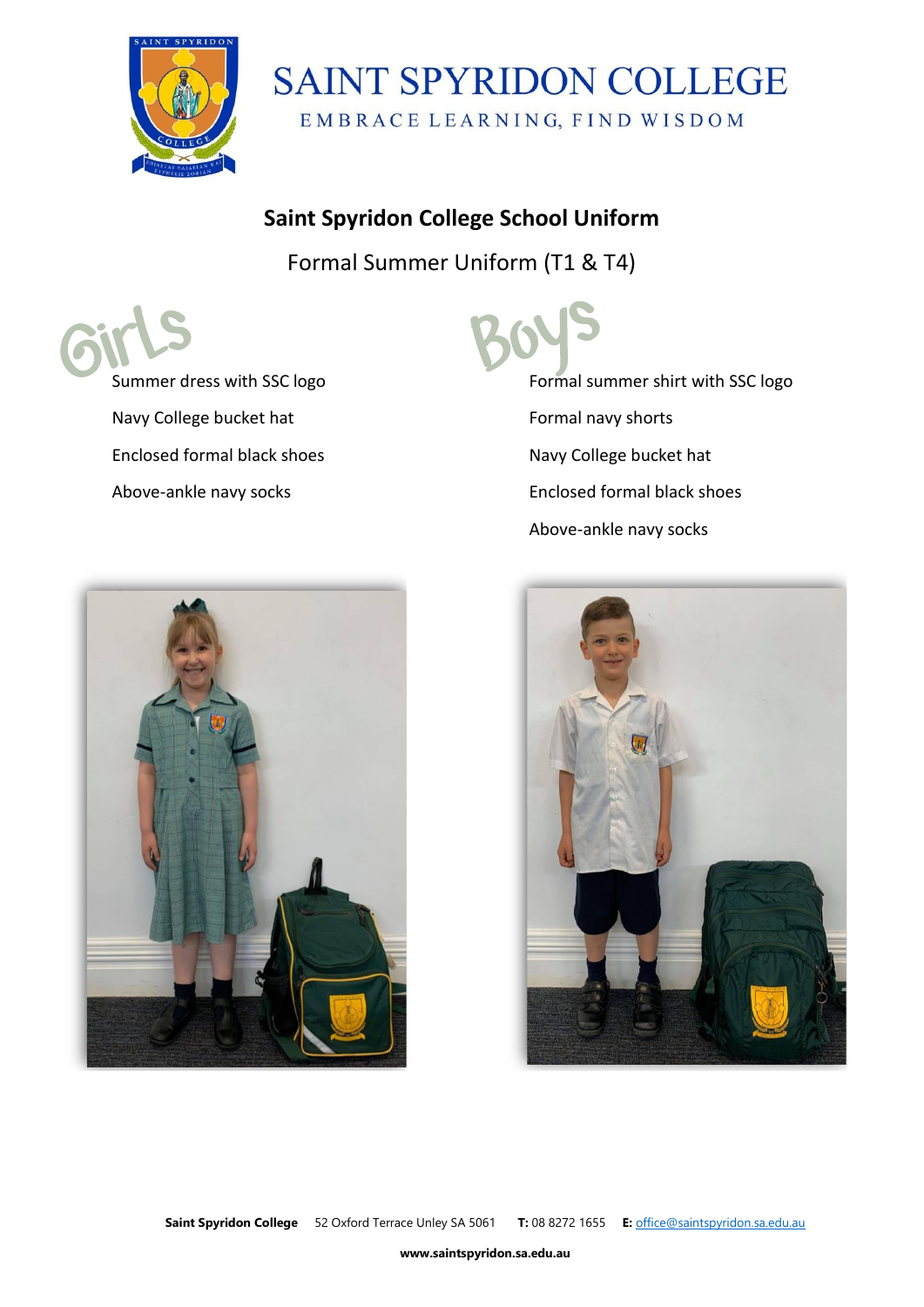

### **SAINT SPYRIDON COLLEGE** EMBRACE LEARNING, FIND WISDOM

#### **Saint Spyridon College School Uniform**

PE Uniform (unisex)

# **Warm Weather**

Navy College bucket hat Short-sleeve PE polo shirt Micro fibre PE shorts with SSC logo Above-ankle white socks Sports sneakers





# **Cold Weather**

Long-sleeve PE rugby top Short-sleeve PE polo shirt Green track pants with SSC logo Above-ankle white socks Sports sneakers PE Track Jacket – optional